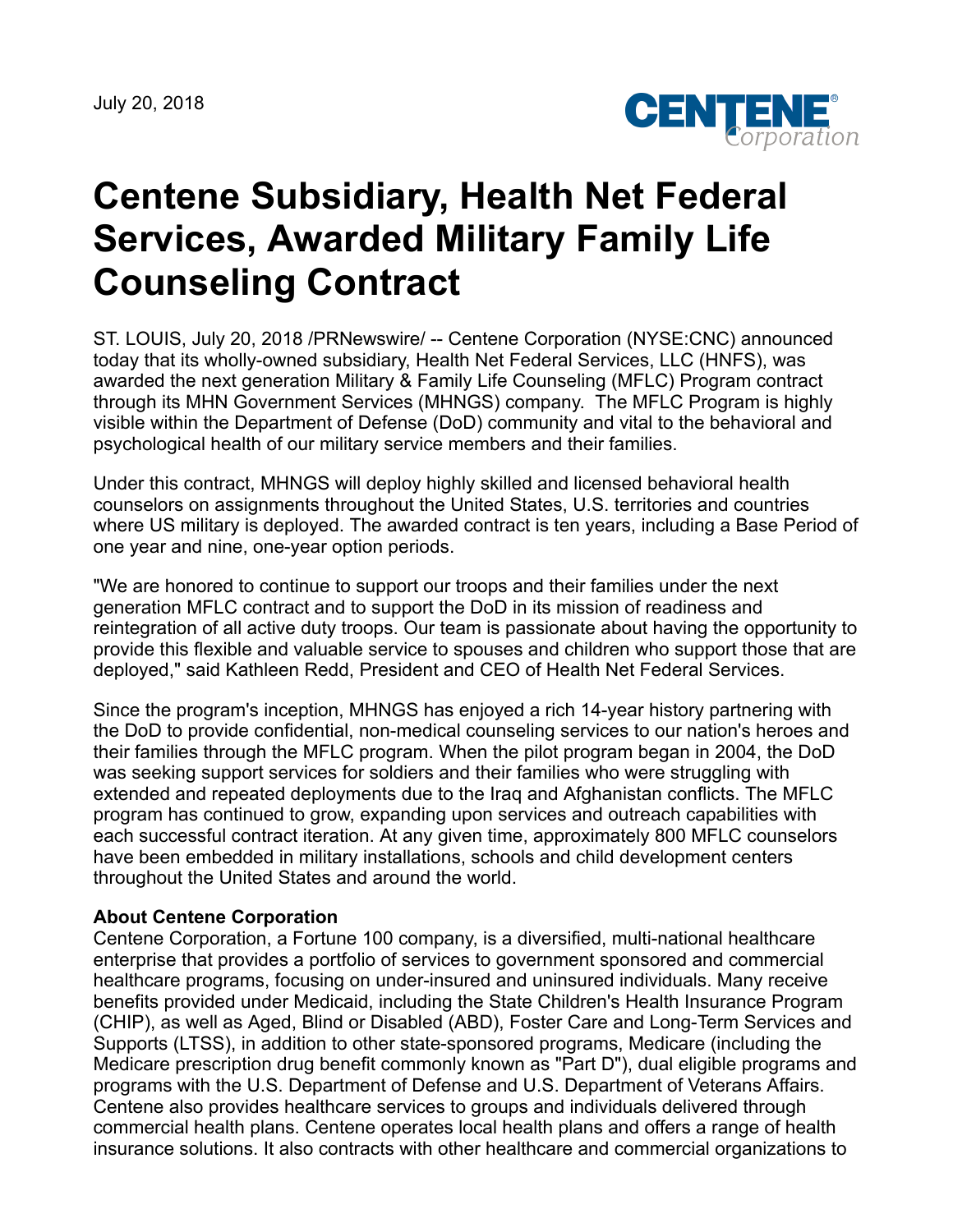provide specialty services including behavioral health management, care management software, correctional healthcare services, dental benefits management, commercial programs, home-based primary care services, life and health management, vision benefits management, pharmacy benefits management, specialty pharmacy and telehealth services.

Centene uses its investor relations website to publish important information about the Company, including information that may be deemed material to investors. Financial and other information about Centene is routinely posted and is accessible on Centene's investor relations website, <http://www.centene.com/investors>.

## **About Health Net Federal Services**

Health Net Federal Services has a long history of providing cost-effective, quality managed healthcare programs for government agencies, including the U.S. Departments of Defense and Veterans Affairs. For 30 years, HNFS has partnered with the Department of Defense to provide healthcare services to the men and women who serve, and their family members. Through the TRICARE program, HNFS currently assists approximately 2.9 million beneficiaries in the TRICARE West Region, including active duty, retired, National Guard and Reserve, and family members. Health Net Federal Services was one of the first companies in the U.S. to develop comprehensive managed care programs for military families. In addition, HNFS provides quality behavioral health services for active duty service members, veterans and their families. Visit [www.hnfs.com](http://www.hnfs.com/) for more information.

## **Forward-Looking Statements**

*The company and its representatives may from time to time make written and oral forwardlooking statements within the meaning of the Private Securities Litigation Reform Act ("PSLRA") of 1995, including statements in this and other press releases, in presentations, filings with the Securities and Exchange Commission ("SEC"), reports to stockholders and in meetings with investors and analysts. In particular, the information provided in this press release may contain certain forward-looking statements with respect to the financial condition, results of operations and business of Centene and certain plans and objectives of Centene with respect thereto, including but not limited to the expected benefits of the acquisition ("Health Net Acquisition") of Health Net, Inc. ("Health Net") and the acquisition of New York State Catholic Health Plan, Inc., d/b/a Fidelis Care New York ("Fidelis Care") ("Fidelis Acquisition" or "Fidelis Care Transaction"). These forward-looking statements can be identified by the fact that they do not relate only to historical or current facts. Without limiting the foregoing, forward-looking statements often use words such as "anticipate", "seek", "target", "expect", "estimate", "intend", "plan", "goal", "believe", "hope", "aim", "continue", "will", "may", "can", "would", "could" or "should" or other words of similar meaning or the negative thereof. We intend such forward-looking statements to be covered by the safe-harbor provisions for forward-looking statements contained in PSLRA. A number of factors, variables or events could cause actual plans and results to differ materially from those expressed or implied in forward-looking statements. Such factors include, but are not limited to, Centene's ability to accurately predict and effectively manage health benefits and other operating expenses and reserves; competition; membership and revenue declines or unexpected trends; changes in healthcare practices, new technologies and advances in medicine; increased healthcare costs; changes in economic, political or market conditions; changes in federal or state laws or regulations, including changes with respect to income tax reform or government healthcare programs as well as changes with respect to the Patient Protection and Affordable Care Act and the Health Care and Education Affordability Reconciliation Act and any regulations enacted thereunder that may result from changing political conditions; rate cuts or other payment reductions or delays by governmental payors and other risks and uncertainties affecting Centene's government businesses; Centene's*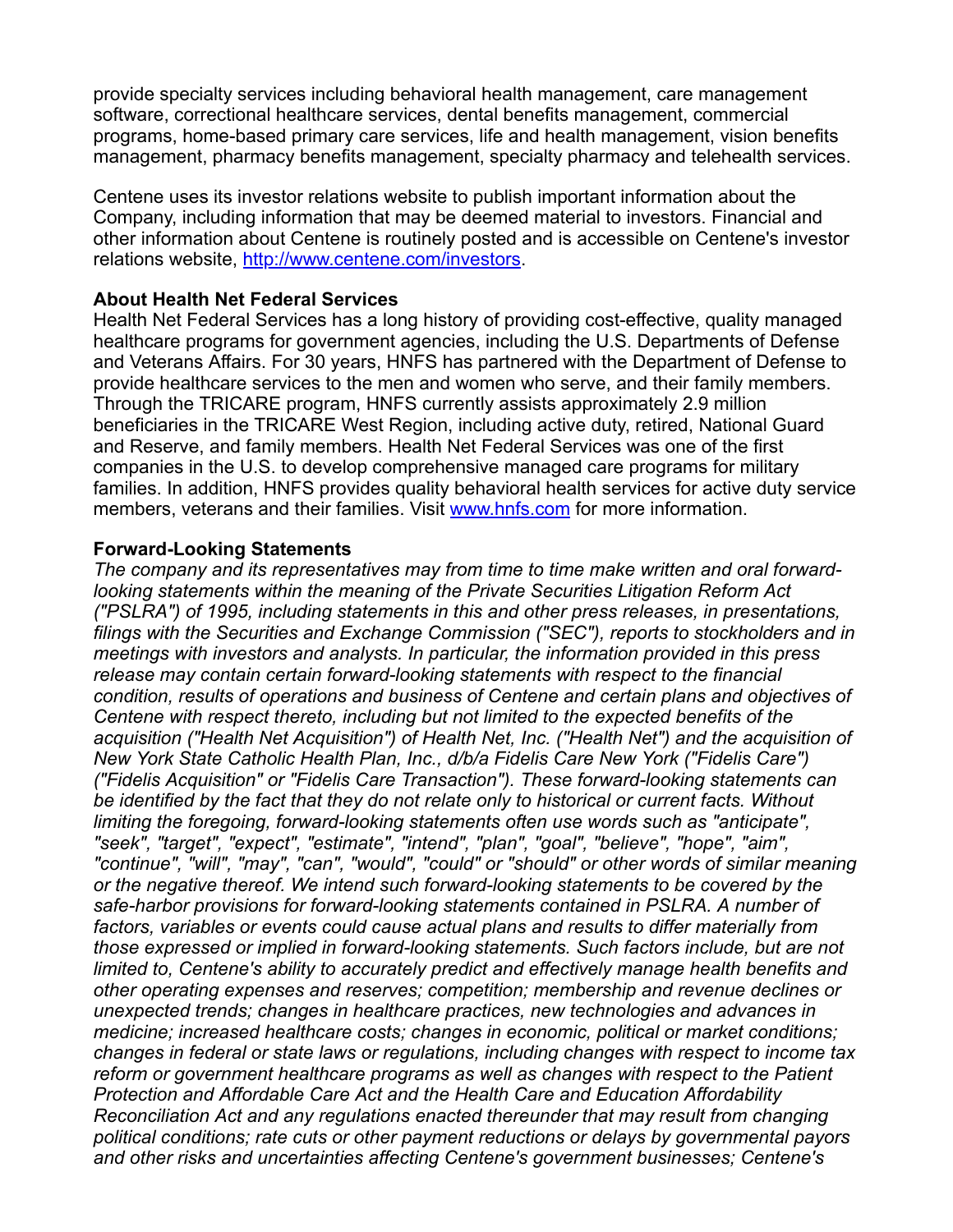*ability to adequately price products on federally facilitated and state based Health Insurance Marketplaces; tax matters; disasters or major epidemics; the outcome of legal and regulatory proceedings; changes in expected contract start dates; provider, state, federal and other contract changes and timing of regulatory approval of contracts; the expiration, suspension or termination of Centene or Fidelis Care's contracts with federal or state governments (including but not limited to Medicaid, Medicare, TRICARE or other customers); the difficulty of predicting the timing or outcome of pending or future litigation or government investigations; challenges to Centene or Fidelis Care's contract awards; cyber-attacks or other privacy or data security incidents; the possibility that the expected synergies and value creation from acquired businesses, including, without limitation, the Health Net Acquisition and the Fidelis Acquisition, will not be realized, or will not be realized within the expected time period, including, but not limited to, as a result of any failure to obtain any regulatory, governmental or third party consents or approvals in connection with the Fidelis Acquisition or any conditions, terms, obligations or restrictions imposed in connection with the receipt of such consents or approvals; the exertion of management's time and Centene's resources, and other expenses incurred and business changes required in connection with complying with the undertakings in connection with any regulatory, governmental or third party consents or approvals for the Health Net Acquisition or the Fidelis Acquisition; disruption caused by significant completed and pending acquisitions, including the Health Net Acquisition and the Fidelis Acquisition, making it more difficult to maintain business and operational relationships; the risk that unexpected costs will be incurred in connection with the completion and/or integration of acquisition transactions, including among others, the Health Net Acquisition and the Fidelis Acquisition; changes in expected closing dates, estimated purchase price and accretion for acquisitions; the risk that acquired businesses and pending acquisitions, including Health Net and Fidelis Care, will not be integrated successfully; the risk that the conditions to the completion of the Fidelis Acquisition may not be satisfied or completed on a timely basis, or at all; failure to obtain or receive any required regulatory approvals, consents or clearances for the Fidelis Acquisition, and the risk that, even if so obtained or received, regulatory authorities impose conditions on the completion of the transaction that could require the exertion of management's time and Centene's resources, or otherwise have an adverse effect on Centene or the completion of the Fidelis Acquisition; business uncertainties and contractual restrictions while the Fidelis Acquisition is pending, which could adversely affect Centene's business and operations; change of control provisions or other provisions in certain agreements to which Fidelis Care is a party, which may be triggered by the completion of the Fidelis Acquisition; loss of management personnel and other key employees due to uncertainties associated with the Fidelis Acquisition; the risk that, following completion of the Fidelis Acquisition, the combined company may not be able to effectively manage its expanded operations; restrictions and limitations that may stem from the financing arrangements that the combined company will enter into in connection with the Fidelis Acquisition; Centene's ability to achieve improvement in the Centers for Medicare and Medicaid Services ("CMS") Star ratings and maintain or achieve improvement in other quality scores in each case that can impact revenue and future growth; availability of debt and equity financing, on terms that are favorable to Centene; inflation; foreign currency fluctuations; and risks and uncertainties discussed in the reports that Centene has filed with the SEC. These forward-looking statements reflect Centene's current views with respect to future events and are based on numerous assumptions and assessments made by Centene in light of its experience and perception of historical trends, current conditions, business strategies, operating environments, future developments and other factors it believes appropriate. By their nature, forward-looking statements involve known and unknown risks and uncertainties and are subject to change because they relate to events and depend on circumstances that will occur in the future. The factors described in the context of such forward-looking statements*